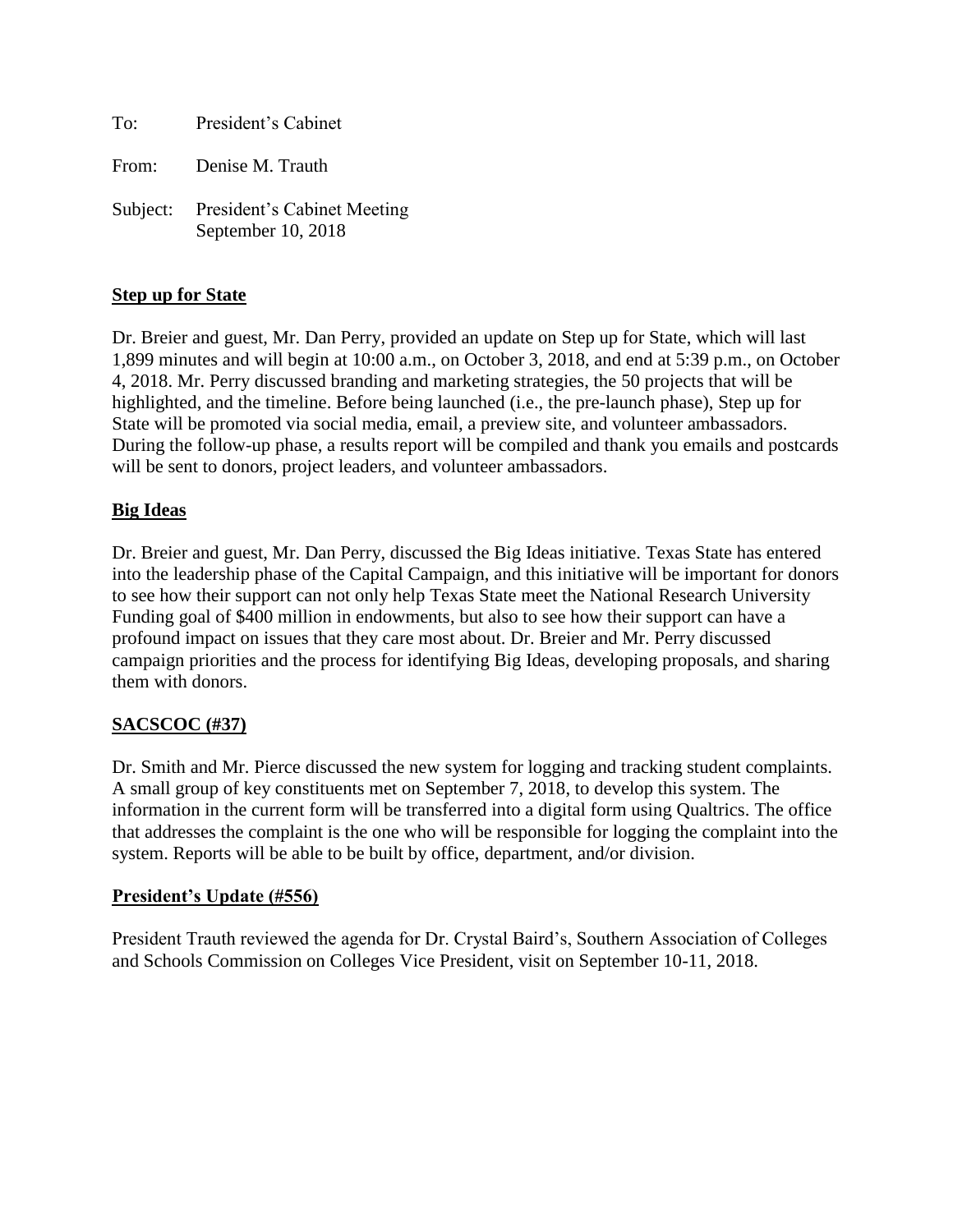# **Title IX (#704)**

President Trauth asked Dr. Lloyd to invite Ms. Ameerah McBride to an upcoming Cabinet meeting to provide an update on pending changes to the Title IX policy and implications that these changes might have on institutions of higher education.

## **RTA: 9/24/2018 To provide an update on the proposed guidance that may be released by the Department of Education, and a recent federal court ruling.**

# **Presidential Fellow (#528)**

Dr. Shannon Weigum discussed potential Presidential Fellow projects.

### **Significant Issues (#01)**

Mr. Algoe led a discussion on branding related to Texas State's leadership in the Texas Innovation Corridor.

Mr. Algoe announced that the Strategic Fiscal Review process for the 2020-21 biennium has begun, with the review now limited to nonformula items.

Mr. Algoe announced that Texas State will utilize the services of a search firm to help in the hiring of a new University Police Department (UPD) chief.

Mr. Algoe and Dr. Smith shared that the transition of the UPD from the Division of Student Affairs to the Division of Finance and Support Services will be finalized October 1, 2018.

Mr. Algoe announced that Ms. Wendy McCoy will be the new Director of Environmental Health, Safety and Risk Management.

Dr. Smith announced that the kick-off of the Student Leaders Dialogue Series is expected to take place on September 18, 2018.

Dr. Smith reported that Ms. Brooklyn Boreing resigned as president of Student Government effective September 14, 2018. Mr. Ruben Becerra, current vice president of Student Government, will take her place.

Dr. Smith reported that the U. S. Representative Beto O'Rourke campaign event at the LBJ Student Center took place without incident. Dr. Smith commended Student Affairs staff and student volunteers on their collaboration.

Dr. Smith announced that a Fraternity and Sorority kick-off event will take place on September 15, 2018.